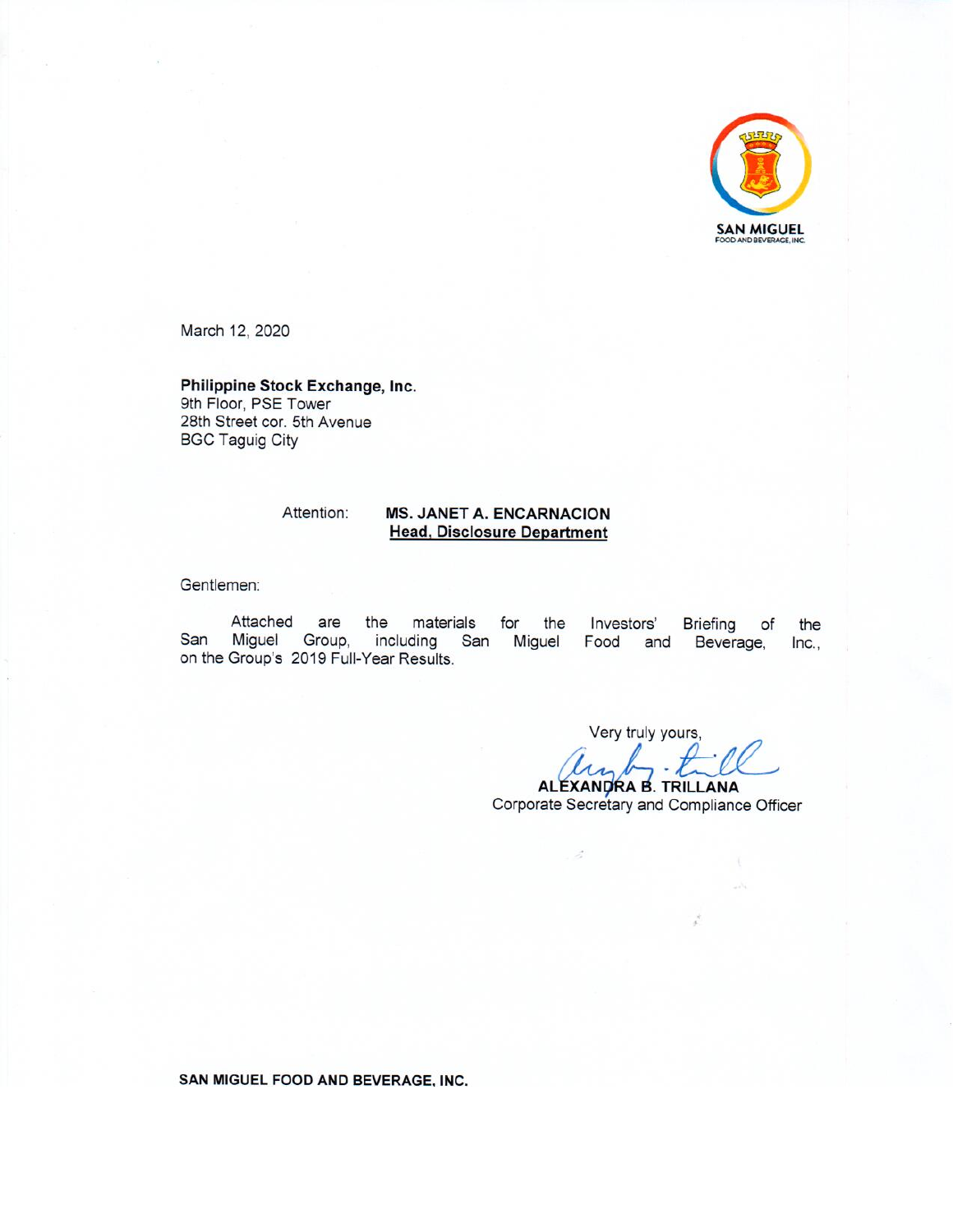



# **INVESTORS' BRIEFING**

2019 FULL YEAR RESULTS

March 12, 2020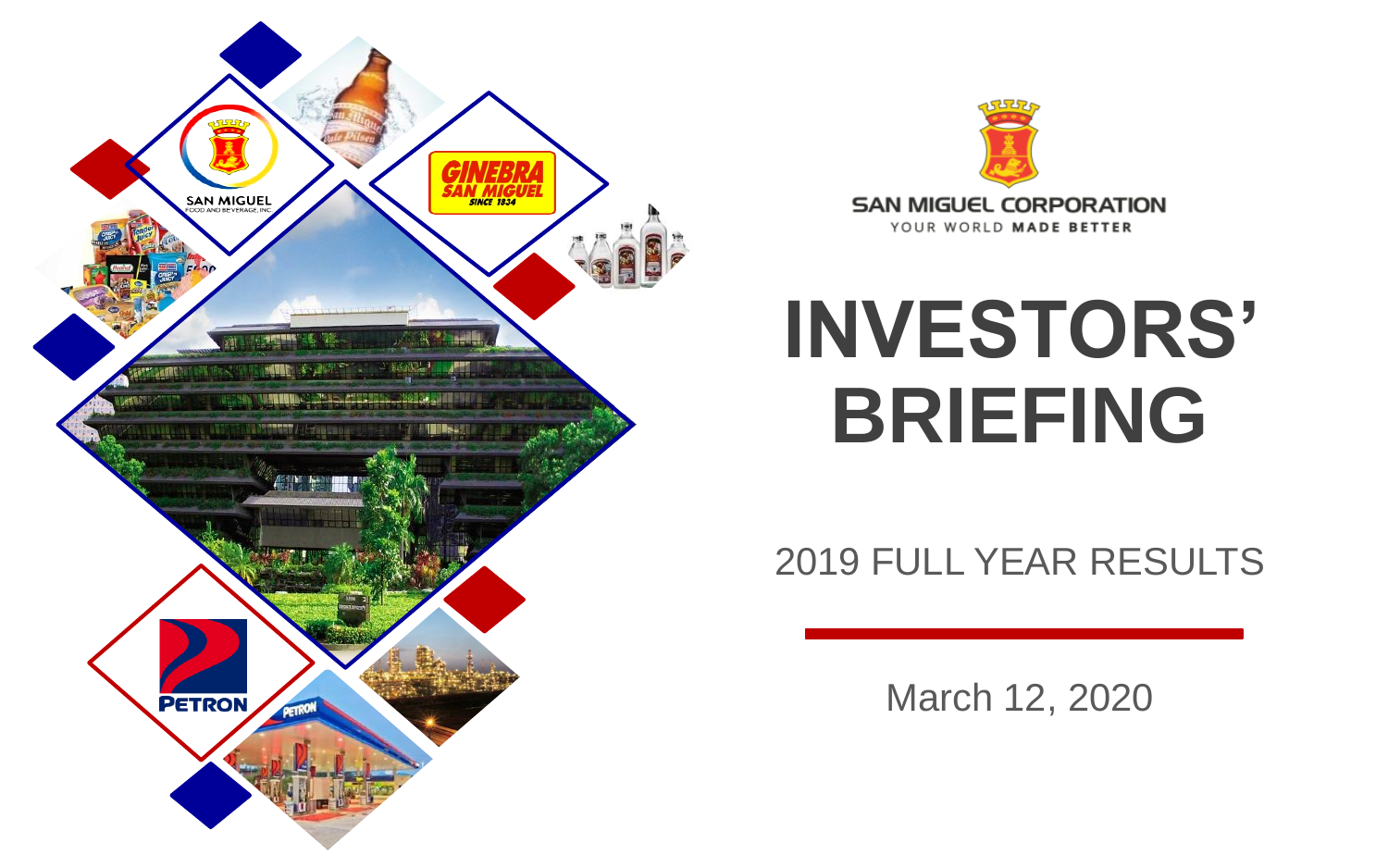

### RECENT DEVELOPMENTS

SMC consent solicitation to secure approval of the holders of US\$800 million notes due 2023, Series A, B, C, D, E, F, G bond debt securities and 5.25% fixed rate notes due 2020

SMCmedium term note program amounting to US\$3 billion and issuance of US\$500 million perpetual securities

SMC shelf registration of Php60 billion short term commercial papers with initial issuance of Php15 billion and an oversubscription of Php5 billion

SMFB issuance of Php15 billion fixed rate bonds with rates of 5.05% and 5.25% for tenors five and seven years respectively

SMC Global Power issuance of US\$600 Million Senior Perpetual Capital Securities

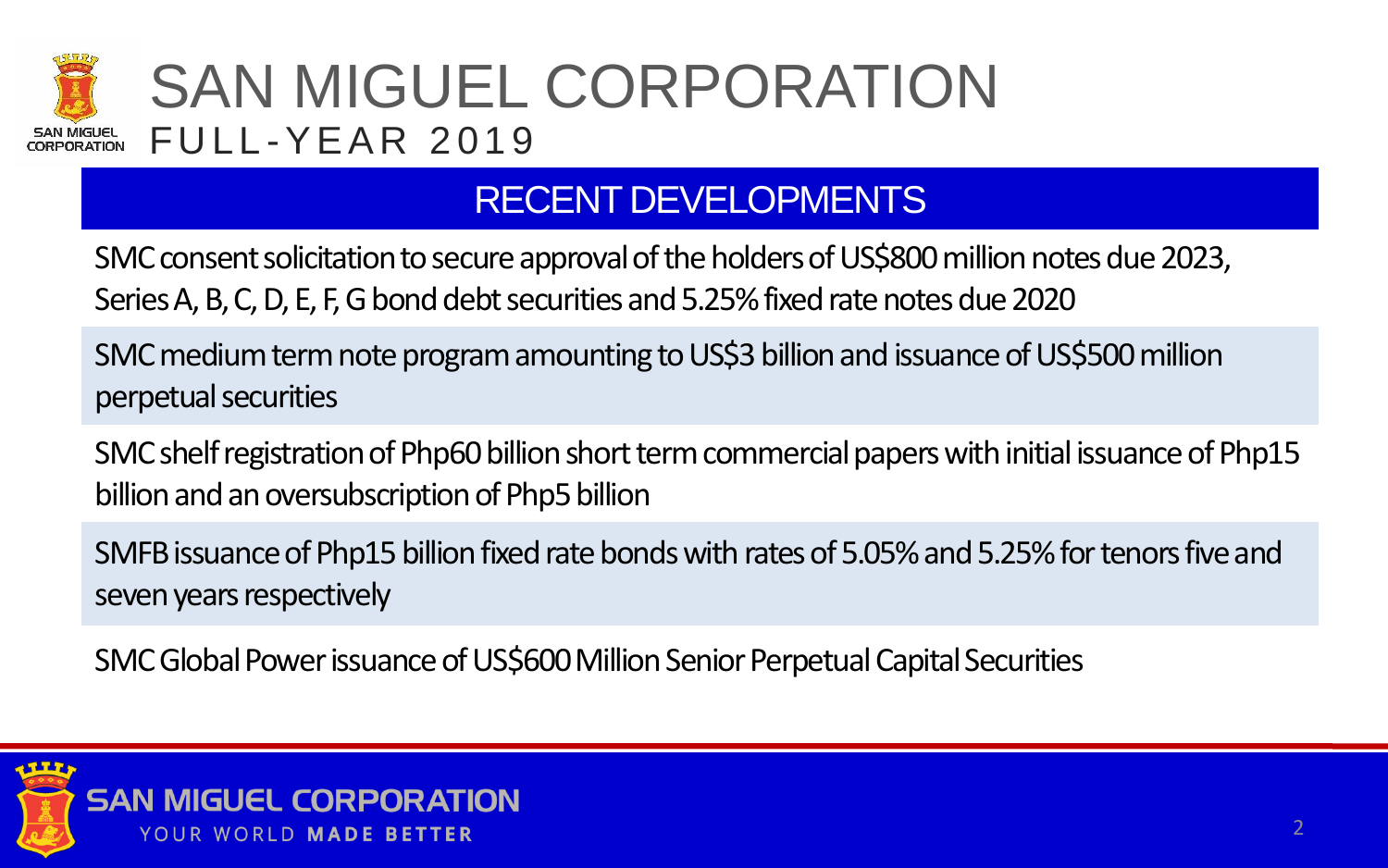

### SAN MIGUEL CORPORATION **FULL-YEAR 2019**

| <b>IN MILLION PESOS</b>       | 2019      | 2018      | <b>CHANGE</b> |
|-------------------------------|-----------|-----------|---------------|
| <b>Net Sales</b>              | 1,020,502 | 1,024,943 | $O\%$         |
| <b>Income from Operations</b> | 115,715   | 117,085   | $-1\%$        |
| Net Income                    | 48,574    | 48,648    | $O\%$         |
| EBITDA                        | 162,445   | 157,887   | 3%            |

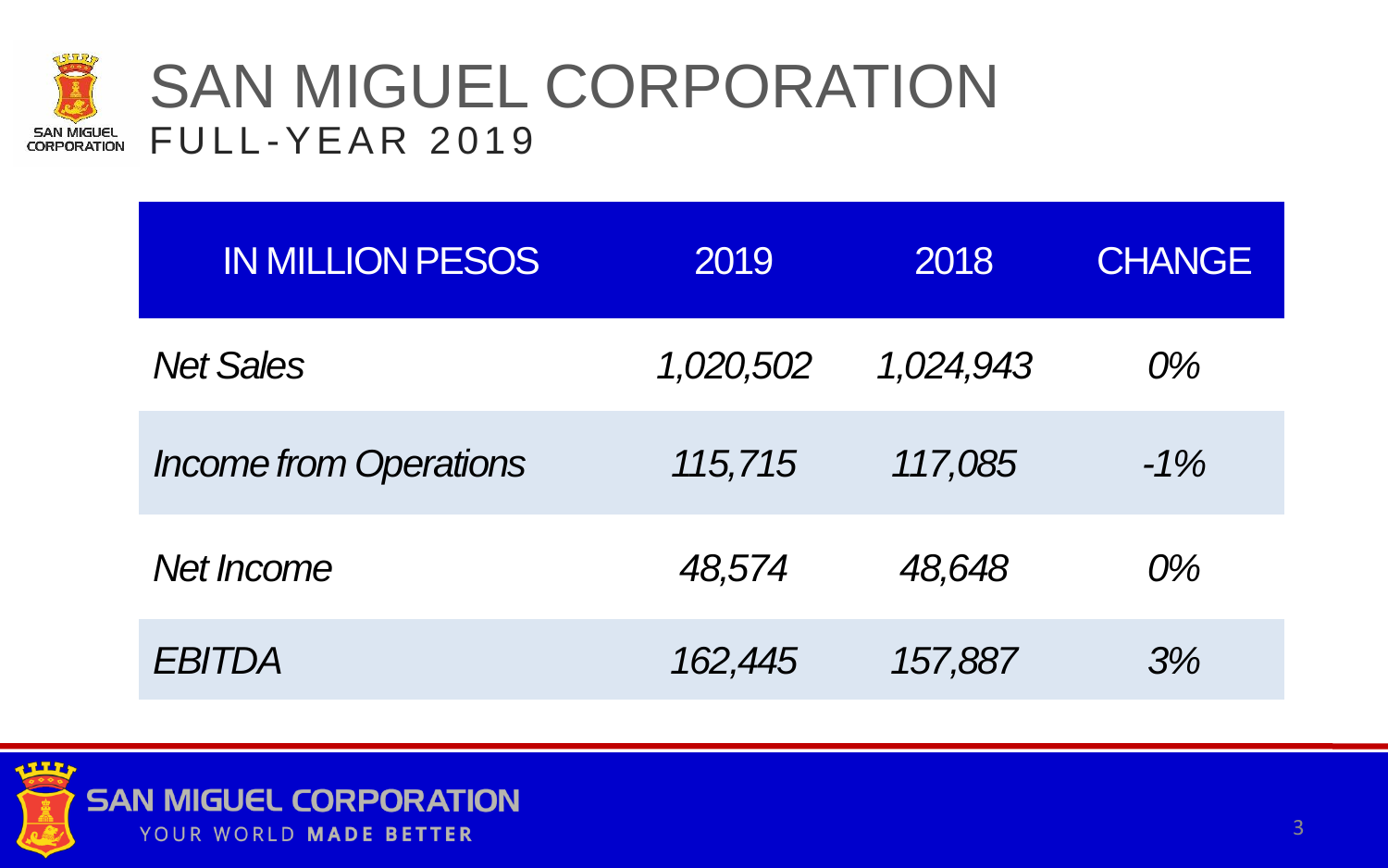

### SAN MIGUEL FOOD AND BEVERAGE, INC. **FULL-YEAR 2019**

| <b>IN MILLION PESOS</b>       | 2019    | 2018    | <b>CHANGE</b> |
|-------------------------------|---------|---------|---------------|
| <b>Net Sales</b>              | 310,785 | 286,378 | $9\%$         |
| <b>Income from Operations</b> | 47,781  | 45,950  | 4%            |
| Net <i>Income</i>             | 32,279  | 30,533  | 6%            |

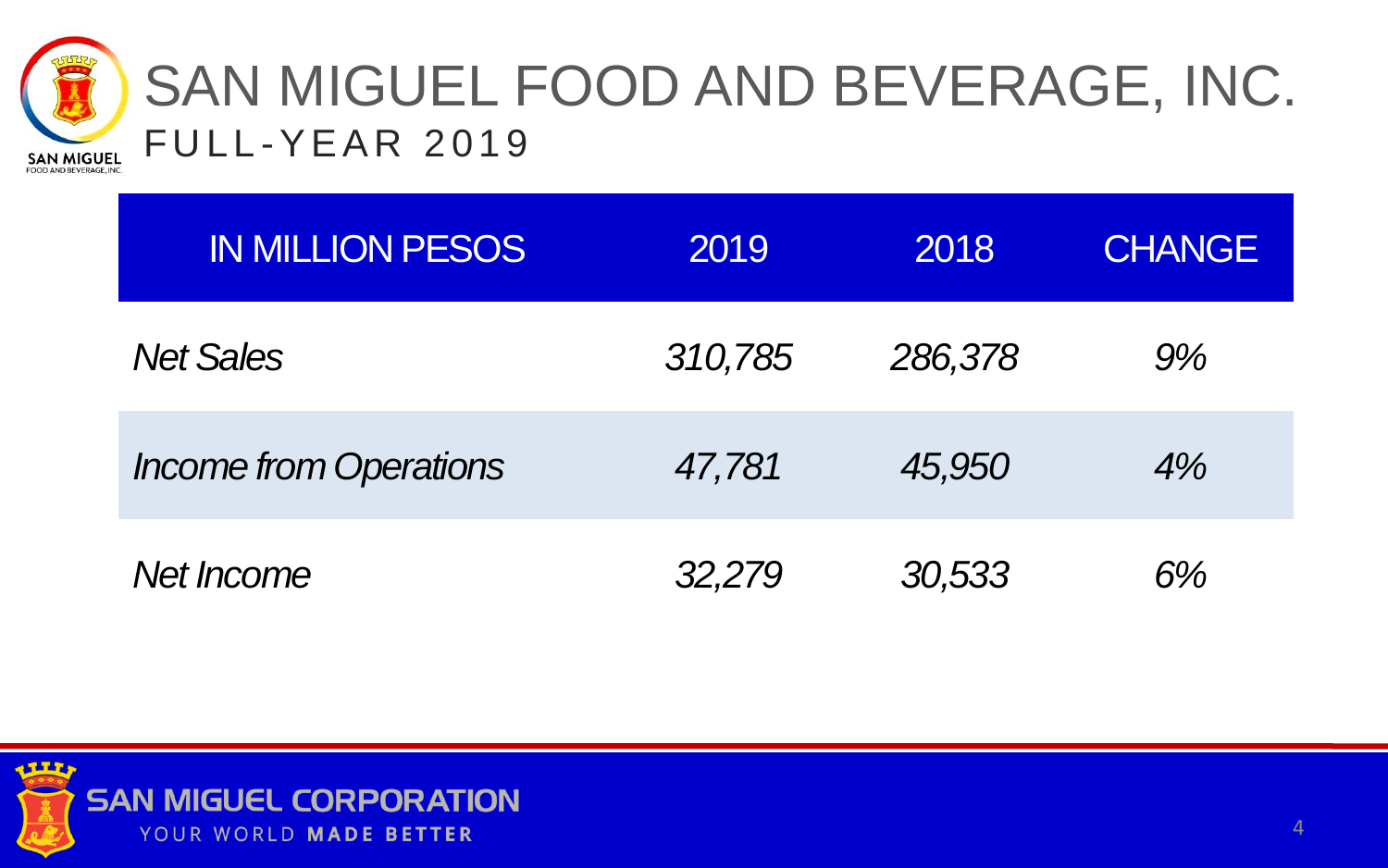## SAN MIGUEL BREWERY INC.

*(a Division of San Miguel Food and Beverage, Inc.)* **SAN MIGUEL FULL-YEAR 2019 BREWERY INC.** 

| <b>IN MILLION PESOS</b>       | 2019    | 2018    | <b>CHANGE</b> |
|-------------------------------|---------|---------|---------------|
| <b>Net Sales</b>              | 142,272 | 129,249 | 10%           |
| <b>Income from Operations</b> | 38,720  | 35,285  | 10%           |
| Net Income                    | 27,285  | 23,836  | 14%           |

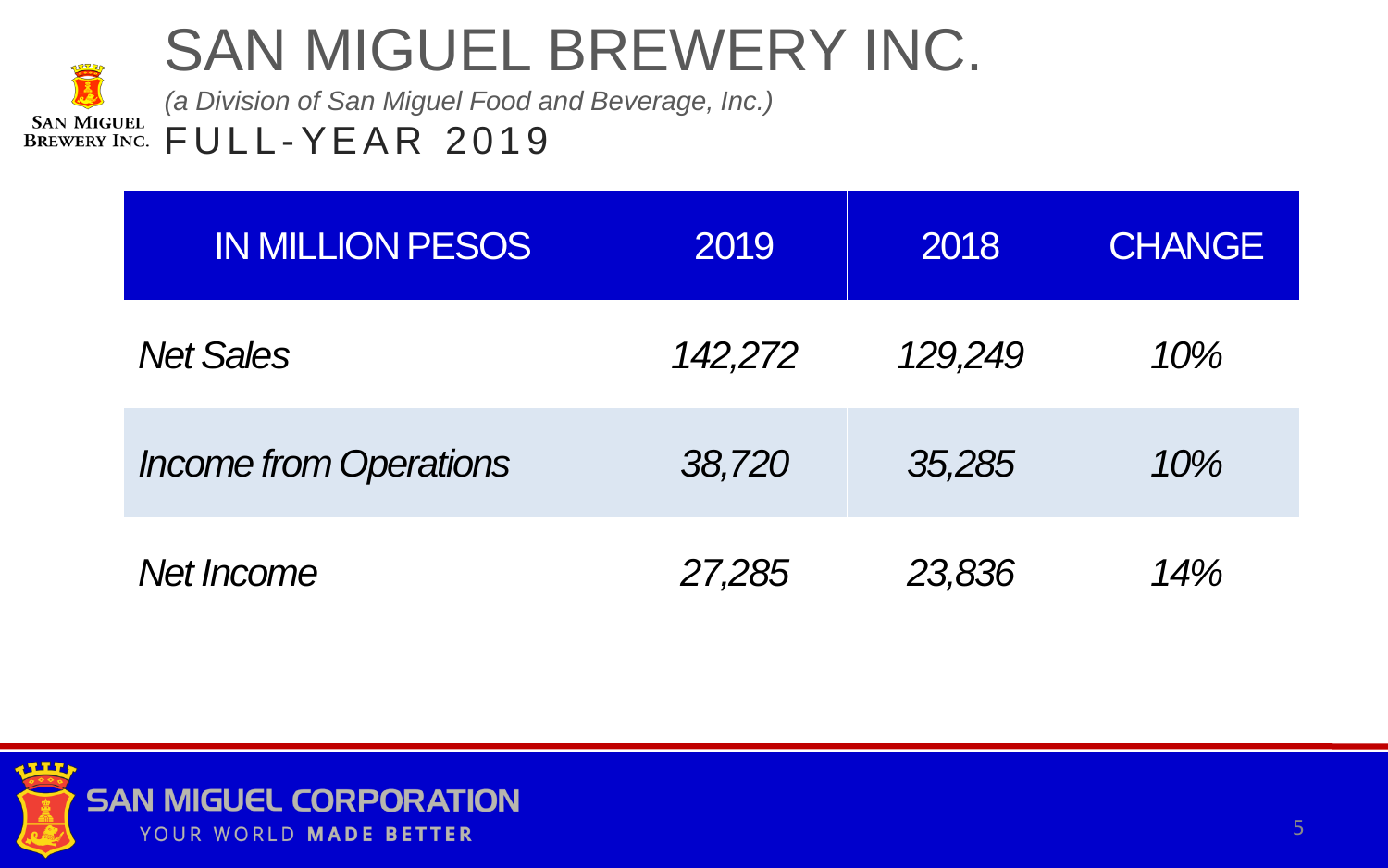## GINEBRA SAN MIGUEL INC.



*(a Division of San Miguel Food and Beverage, Inc.)* **FULL-YEAR 2019** 

| <b>IN MILLION PESOS</b>       | 2019   | 2018   | <b>CHANGE</b> |
|-------------------------------|--------|--------|---------------|
| <b>Net Sales</b>              | 29,063 | 24,835 | 17%           |
| <b>Income from Operations</b> | 2,878  | 1,832  | 57%           |
| Net Income                    | 1,672  | 1,053  | 59%           |

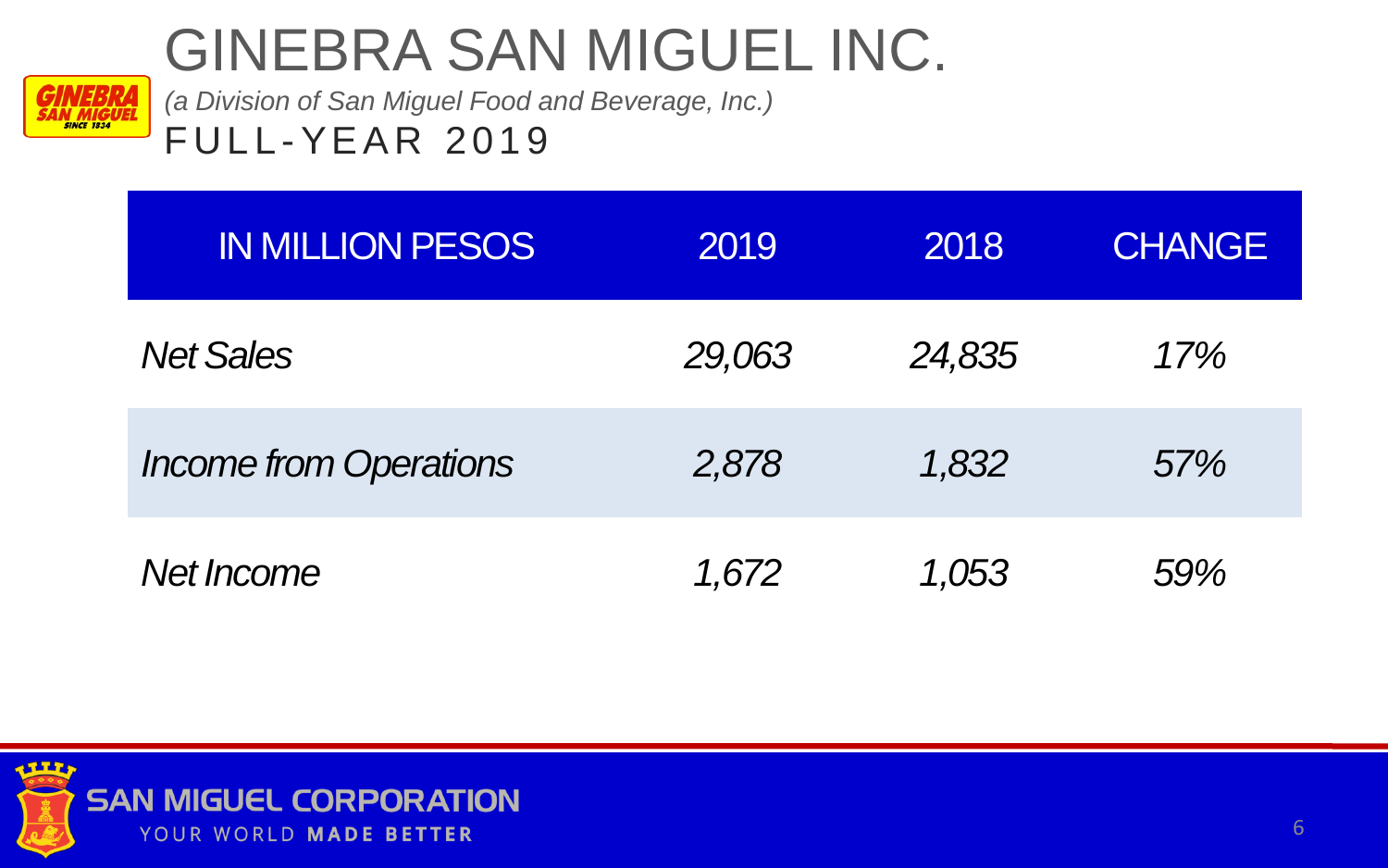

| <b>IN MILLION PESOS</b>       | 2019    | 2018    | <b>CHANGE</b> |
|-------------------------------|---------|---------|---------------|
| <b>Net Sales</b>              | 139,459 | 132,299 | 5%            |
| <b>Income from Operations</b> | 6,216   | 9,182   | $-32\%$       |
| Net Income                    | 3,449   | 5,886   | $-41\%$       |

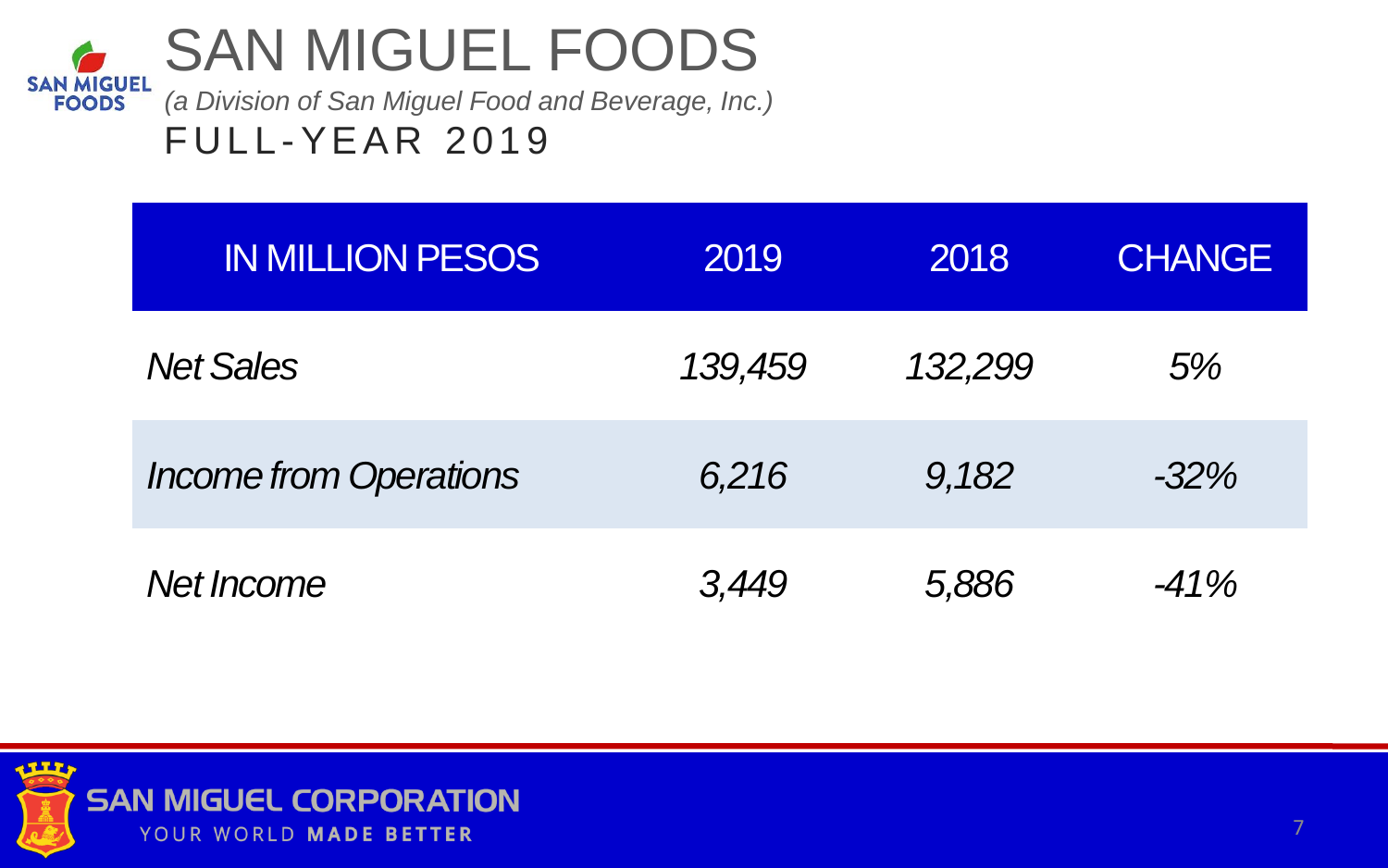### SAN MIGUEL FOODS **SAN MIGUEL**

**FOODS** *(a Division of San Miguel Food and Beverage, Inc.)*

### **FULL-YEAR 2019**

PROTEIN<sup>2</sup>

ANIMAL NUTRITION AND HEALTH<sup>1</sup>





PREPARED AND PACKAGED FOOD<sup>3</sup> and the set of the set of the set of the set of the set of the set of the set of the set of the set of the set of the set of the set of the set of the set of the set of the set of the set of t Dairy, Spreads, Biscuits, and Coffee

**FLOUR MILLING** 



**Refrigerated and Canned Meats** 



1 Feeds and veterinary medicine

2 Poultry and fresh meats

3 Refrigerated and canned meats, dairy, spreads, biscuits, and coffee

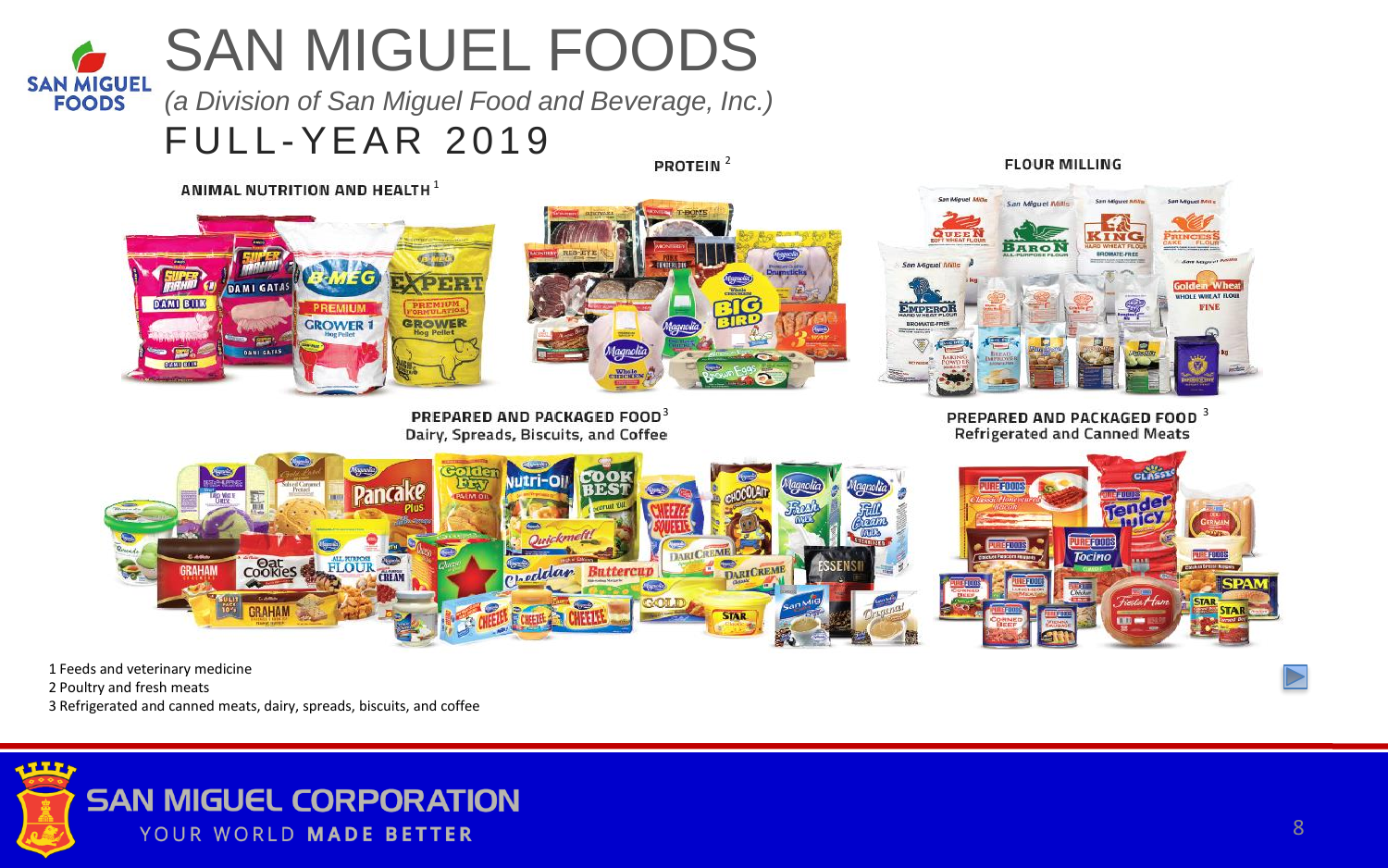#### SAN MIGUEL PACKAGING GROUP 疝 SAN MIGUEL YAMAMURA SAN MIGUEL YAMANURA<br>PACKAGING CORPORATION FULL-YEAR 2019

| <b>IN MILLION PESOS</b>       | 2019   | 2018   | <b>CHANGE</b> |
|-------------------------------|--------|--------|---------------|
| <b>Net Sales</b>              | 37,874 | 37,325 | $1\%$         |
| <b>Income from Operations</b> | 3,598  | 3,311  | 9%            |

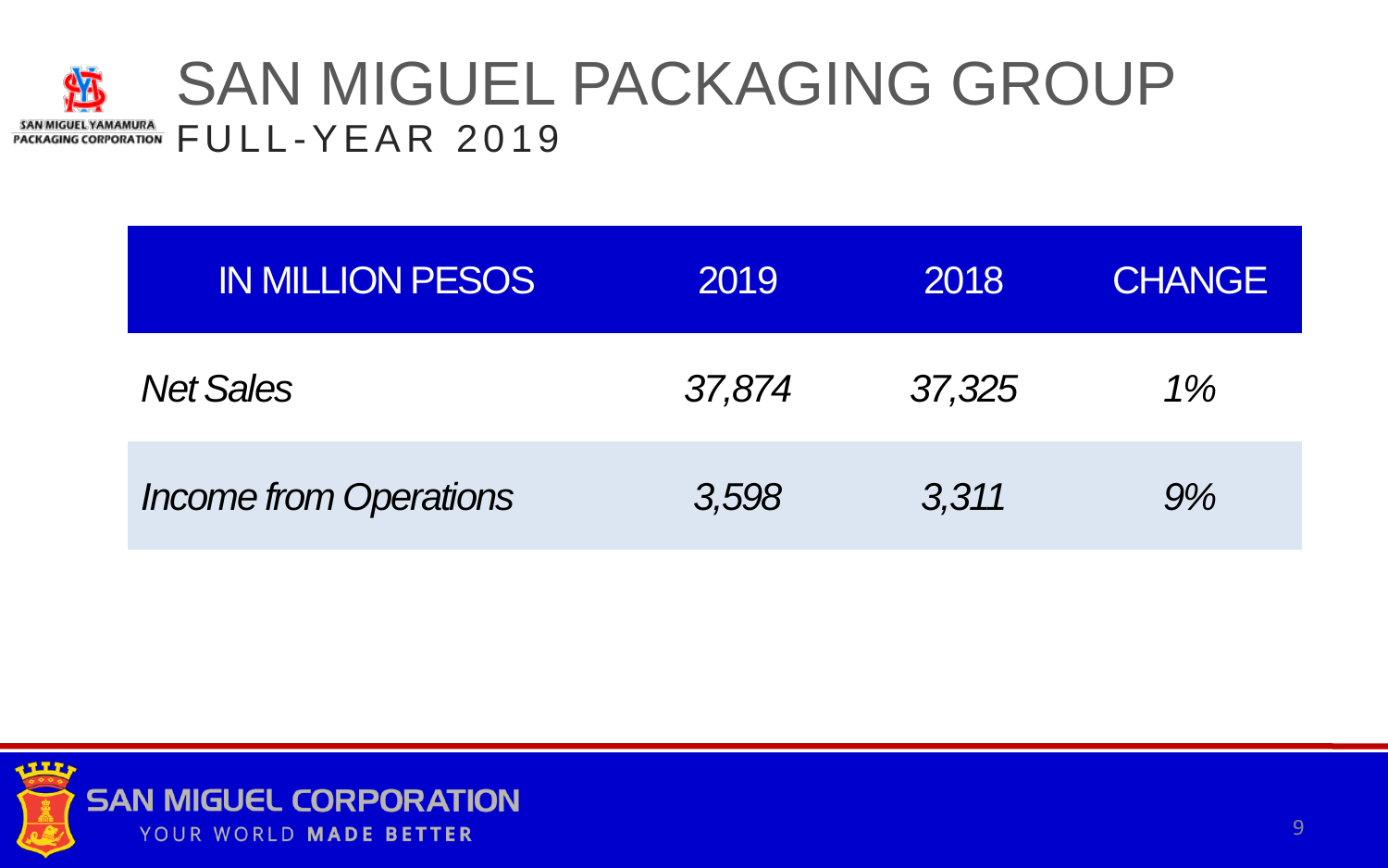#### SMC GLOBAL POWER HOLDINGS CORP **READ SMC GLOBAL POWER FULL-YEAR 2019**

| <b>IN MILLION PESOS</b>       | 2019    | 2018    | <b>CHANGE</b> |
|-------------------------------|---------|---------|---------------|
| <b>Net Sales</b>              | 135,060 | 120,103 | 12%           |
| <b>Income from Operations</b> | 35,954  | 33,174  | 8%            |
| Net <i>Income</i>             | 14,364  | 8,300   | 73%           |

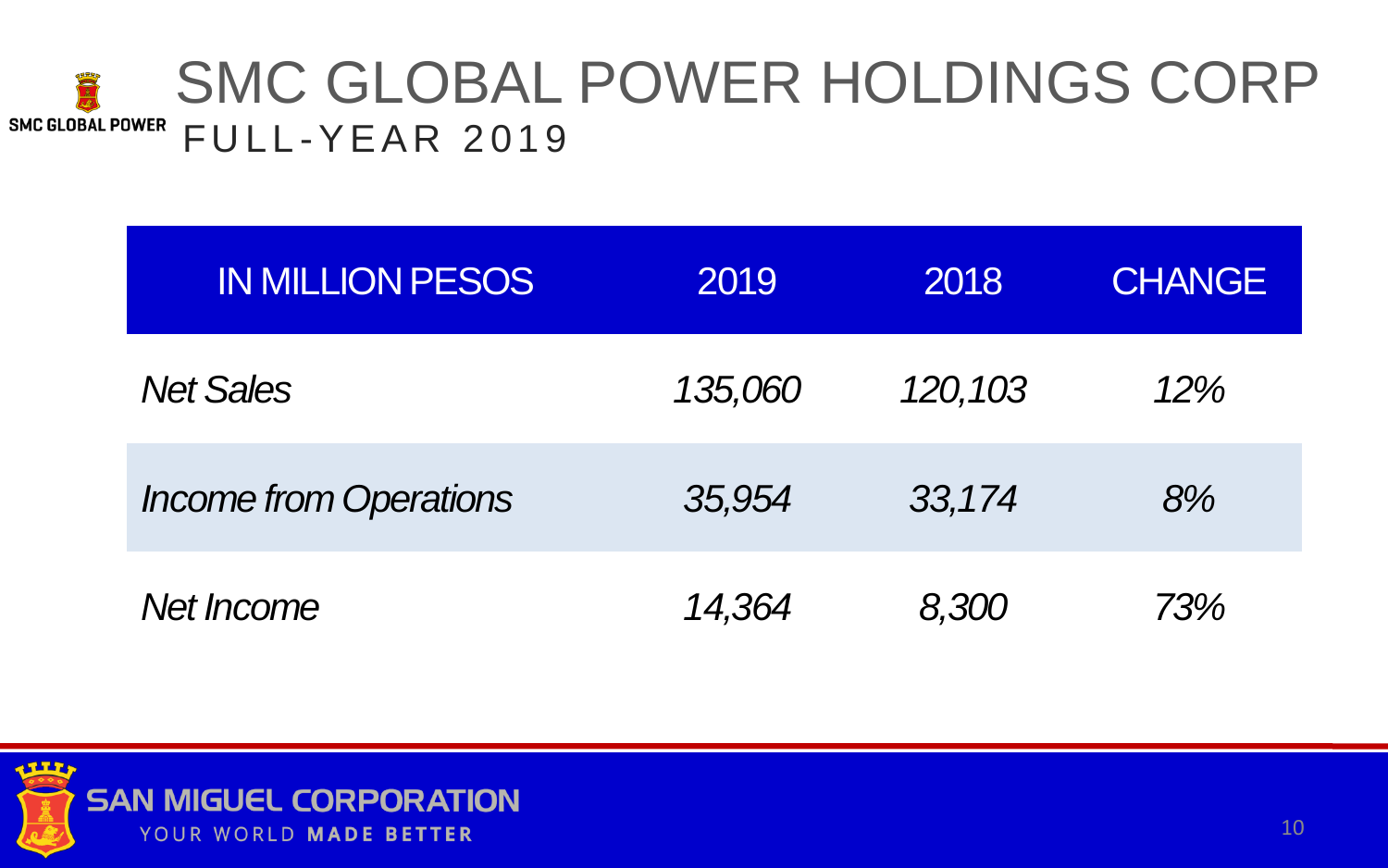

| <b>IN MILLION PESOS</b>       | 2019    | 2018    | <b>CHANGE</b> |
|-------------------------------|---------|---------|---------------|
| <b>Net Sales</b>              | 514,362 | 557,386 | $-8%$         |
| <b>Income from Operations</b> | 16,199  | 18,921  | $-14%$        |
| Net Income                    | 2,303   | 7,069   | $-67%$        |

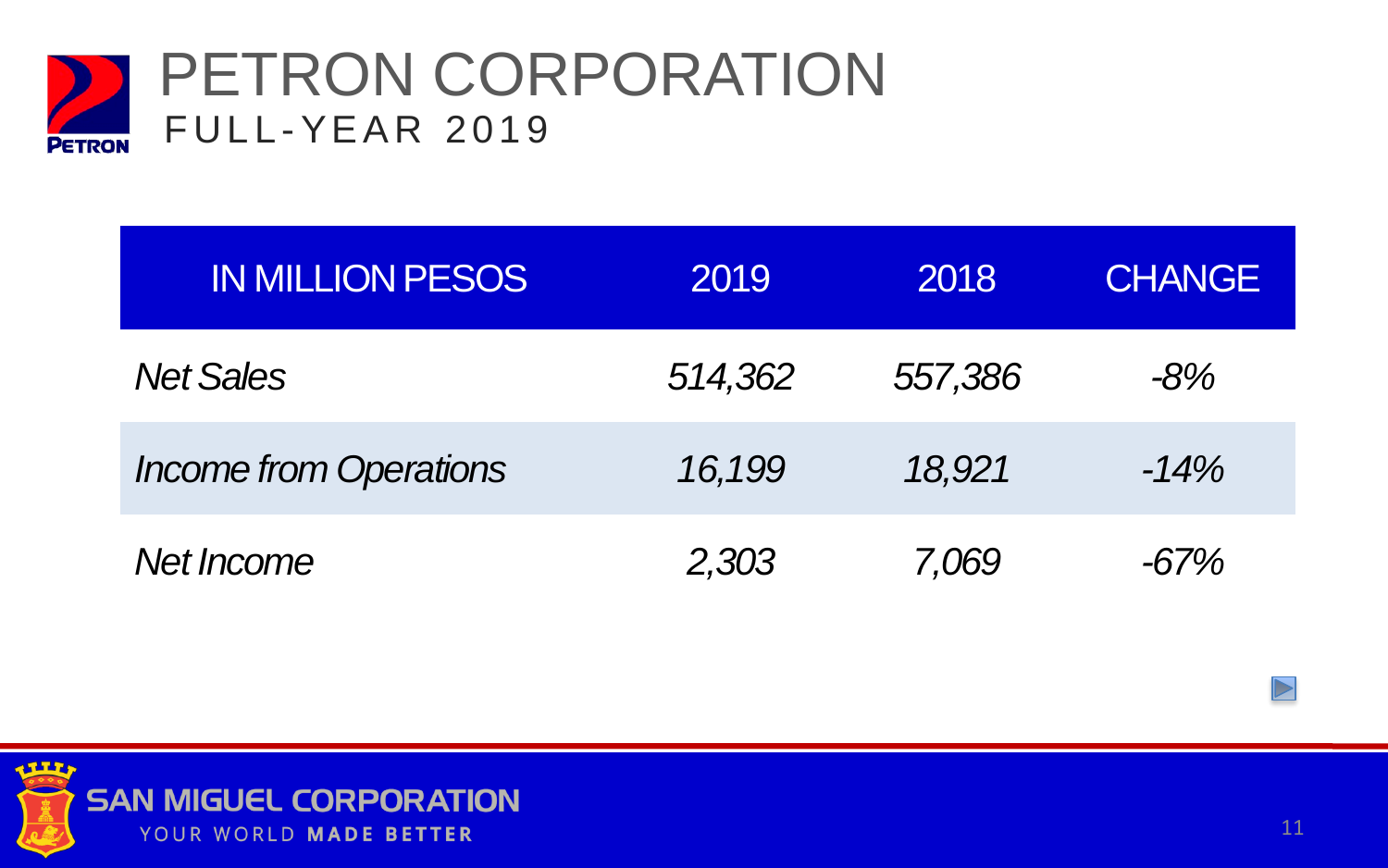### **E** SMC INFRASTRUCTURE **FULL-YEAR 2019**

| <b>IN MILLION PESOS</b> | 2019   | 2018   | <b>CHANGE</b> |
|-------------------------|--------|--------|---------------|
| Net Sales*              | 23,406 | 24,530 | $-5%$         |
| Income from Operations* | 11,444 | 11,828 | $-3%$         |

\*Manila North Harbor Ports results deconsolidated effective April 26, 2019

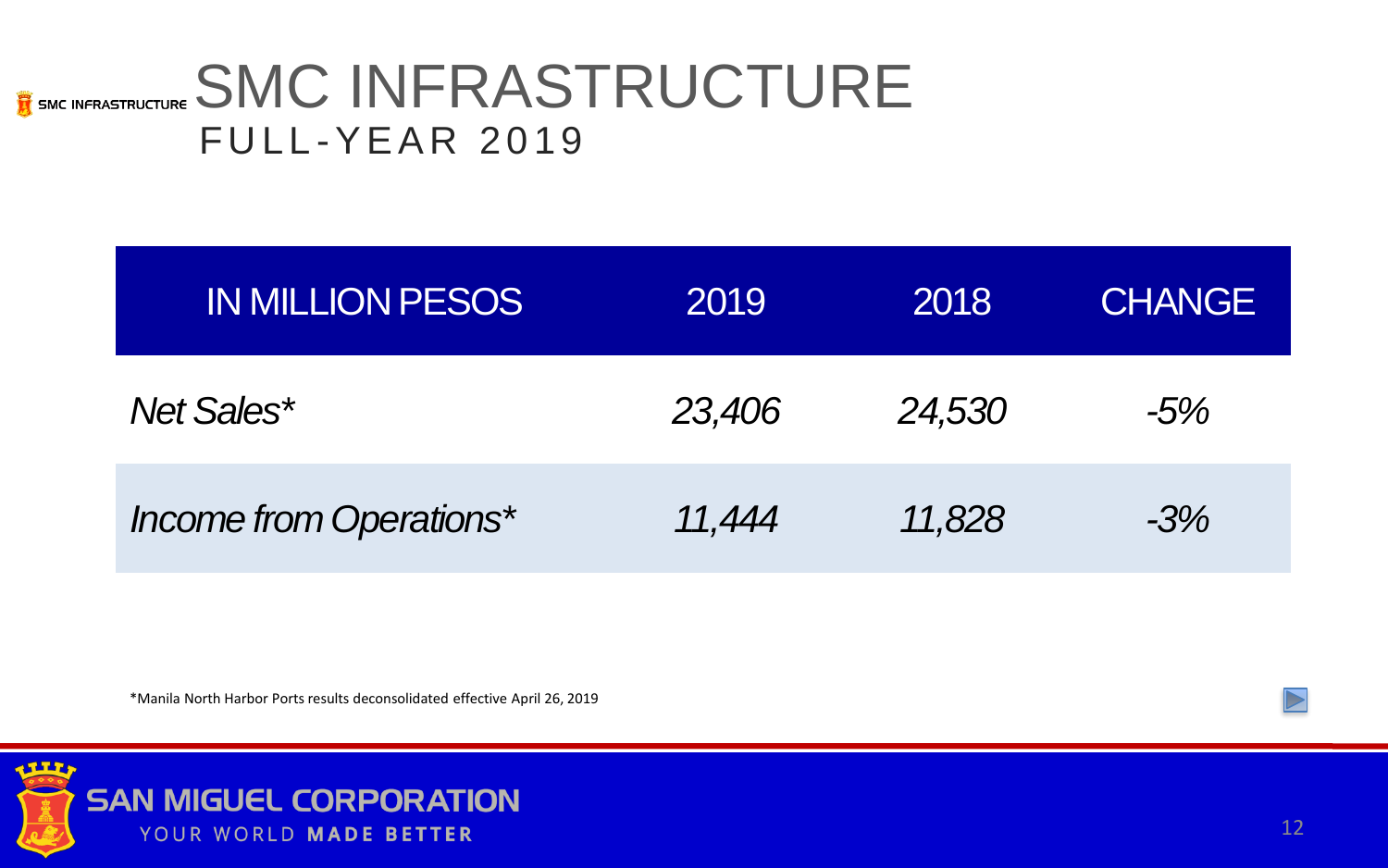

# SMC FINANCIAL POSITION

| <b>IN BILLION PESOS</b>                      | 2019  | 2018  |
|----------------------------------------------|-------|-------|
| <b>Total Assets</b>                          | 1,818 | 1,677 |
| Cash                                         | 286   | 243   |
| <b>Interest-bearing Debt</b>                 | 852   | 802   |
| <b>Current Ratio</b>                         | 1.47x | 1.37x |
| <b>Total Liabilities to Equity Ratio</b>     | 2.16x | 2.28x |
| <b>Interest-bearing Debt to Equity Ratio</b> | 1.48x | 1.57x |
| <b>EBITDA-to-Total Interest Expense</b>      | 2.98x | 3.72x |
| <b>Net Debt-to-Total Equity</b>              | 0.84x | 0.92x |